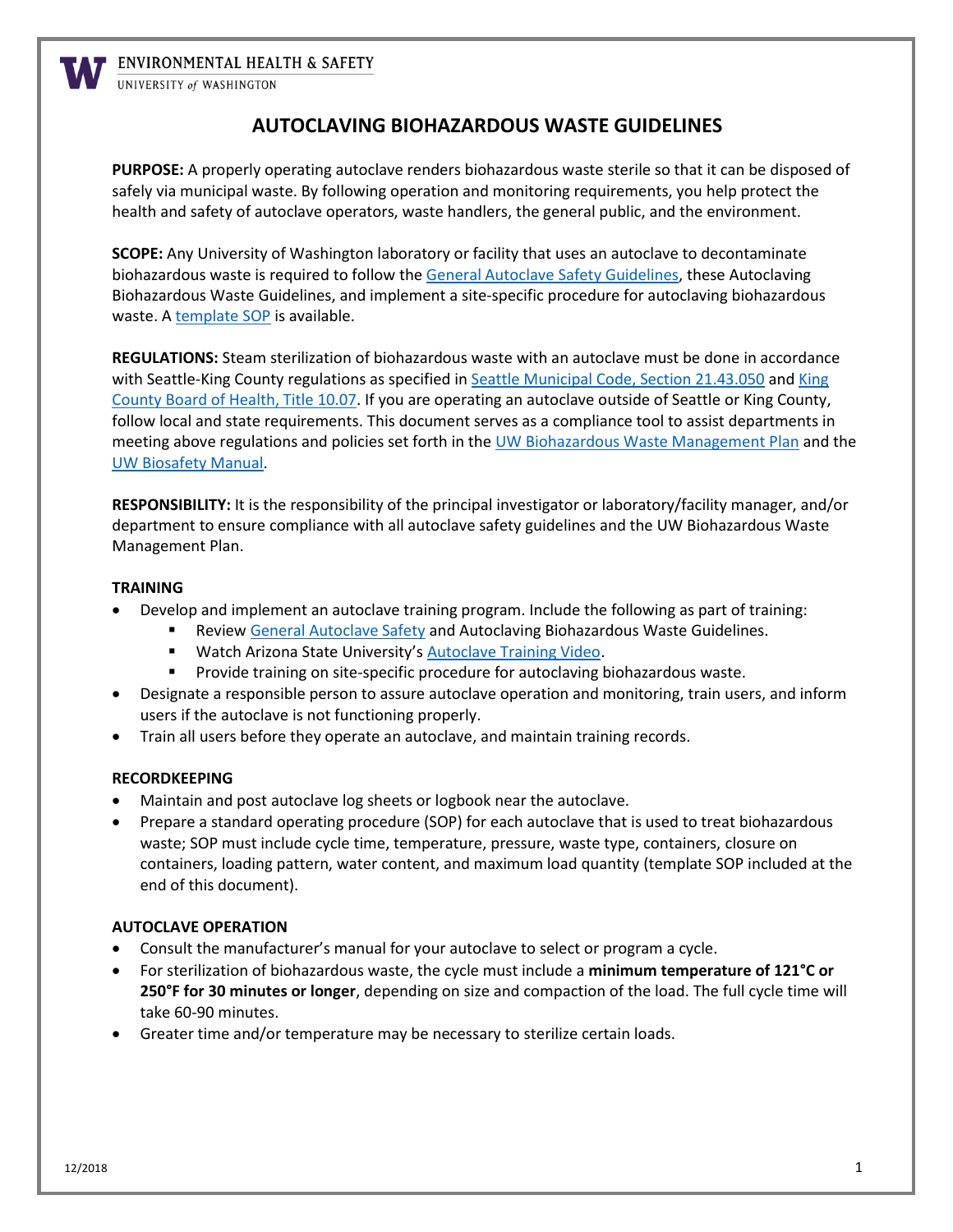

ENVIRONMENTAL HEALTH & SAFETY

UNIVERSITY of WASHINGTON

# **AUTOCLAVING BIOHAZARDOUS WASTE GUIDELINES**

#### **MONITORING**

To ensure that an autoclave is adequately sterilizing waste, monitor each autoclave as follows:

| <b>Type of Monitoring</b>               | <b>Frequency</b>       | <b>Instructions</b>                                                                                                                                                                                                                                                                       |
|-----------------------------------------|------------------------|-------------------------------------------------------------------------------------------------------------------------------------------------------------------------------------------------------------------------------------------------------------------------------------------|
| Temperature                             | Each cycle<br>Annually | • Ensure autoclave has a recording and/or indicating<br>thermometer or other method to verify temperature.<br>• Check and record that sterilization temperature (121°C) was<br>achieved and sustained for at least 30 minutes.<br>• Calibrate thermometer.                                |
| Heat-sensitive tape<br>(autoclave tape) | Each cycle             | • Use heat-sensitive tape to visually indicate steam sterilization.<br>• Tape only indicates that proper temperature was reached; it<br>does not indicate heat was sustained for sufficient time.                                                                                         |
| Chemical integrator                     | Each cycle             | • Place an approved integrator in the center of load to confirm<br>attainment of adequate sterilization.<br>. Note: The only integrators approved for use by the Seattle-<br>King County Health Department are 3M Comply Thermalog<br>or Thermalog-S, 3M Comply SteriGage, and Steriscan. |
| <b>Biological indicator</b>             | Monthly                | • Use the biological indicator Bacillus stearothermophilus at the<br>center of a load to confirm the attainment of adequate<br>sterilization conditions.<br>. Instructions are included on the <b>Quality Control Checklist</b> .                                                         |
| Structural inspection                   | Every<br>2 years       | • If autoclave is over five cubic feet in volume, contact Facilities<br>Services Maintenance & Alterations for an autoclave structural<br>inspection (required per WAC 296-104-100).<br>• Post sticker/sign indicating maximum permissible pressure and<br>date of confirmation.          |

#### **BACK-UP PLAN**

Have a back-up plan for biohazardous waste if the autoclave needs repairs or a validation failure occurs. Biohazardous waste must be treated within eight days if stored above freezing (0°C). Options include:

- **Use an alternate autoclave for treating biohazardous waste (specify location).**
- **Transport waste to Health Sciences Academic Services (T276) for treatment and disposal.**
- Ship waste off-site via contracted carrier (training and account set-up required).
- **Store waste in a secure freezer (specify location) for up to 90 days.**

### **ACCIDENTS AND NEAR MISSES**

- Post the [Exposure Response Poster](http://www.ehs.washington.edu/resource/exposure-response-poster-94) near the autoclave. In the event of an accident, immediately provide first aid and get help.
- Report any accidents or near misses via the [Online Accident and Reporting System \(OARS\).](https://oars.ehs.washington.edu/)